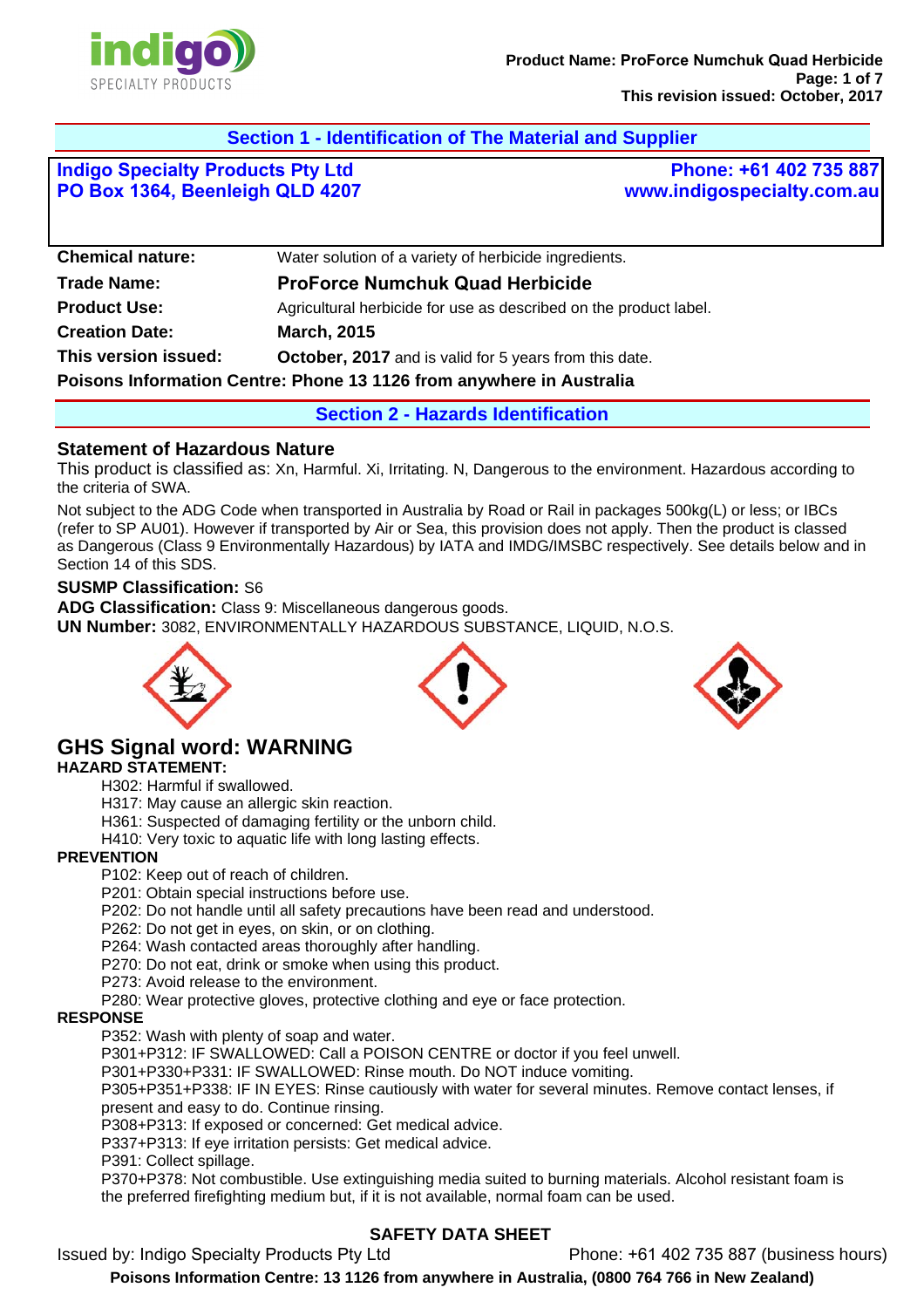### **STORAGE**

P410: Protect from sunlight.

P402+P404: Store in a dry place. Store in a closed container.

P403+P235: Store in a well-ventilated place. Keep cool.

### **DISPOSAL**

P501: Dispose of contents and containers as specified on the registered label.

**Emergency Overview** 

**Physical Description & Colour:** Light milky white suspension concentrate.

#### **Odour:** No data re odour.

**Major Health Hazards:** Amitrole has a very low acute toxicity to humans and animals. Associated symptoms in humans include skin rash, vomiting, diarrhoea, and nose bleeds. Poisoning by Amitrole is characterized by increased intestinal peristalsis (this may lead to diarrhoea), fluid in the lungs, and haemorrhages of various organs. This product is harmful if swallowed, may cause sensitisation by skin contact, possible risk of harm to the unborn child. Amitrole is classified by NTP as reasonably anticipated to be carcinogenic to humans. Glyphosate is classified as IARC as probably carcinogenic to humans.

| <b>Section 3 - Composition/Information on Ingredients</b> |               |        |                                                    |         |
|-----------------------------------------------------------|---------------|--------|----------------------------------------------------|---------|
| <b>Ingredients</b>                                        | <b>CAS No</b> | Conc,% | TWA (mg/m <sup>3</sup> ) STEL (mg/m <sup>3</sup> ) |         |
| Amitrole                                                  | $61 - 82 - 5$ | 60q/L  | 0.2                                                | not set |
| Glyphosate (as the isopropylamine salt)                   | 1071-83-6     | 100q/L | not set                                            | not set |
| Oxyfluorfen                                               | 42874-03-3    | 15q/L  | not set                                            | not set |
| Terbuthylazine                                            | 5915-41-3     | 350g/L | not set                                            | not set |
| Other non hazardous ingredients                           | secret        | to 100 | not set                                            | not set |

This is a commercial product whose exact ratio of components may vary slightly. Minor quantities of other non hazardous ingredients are also possible.

The SWA TWA exposure value is the average airborne concentration of a particular substance when calculated over a normal 8 hour working day for a 5 day working week. The STEL (Short Term Exposure Limit) is an exposure value that may be equalled (but should not be exceeded) for no longer than 15 minutes and should not be repeated more than 4 times per day. There should be at least 60 minutes between successive exposures at the STEL. The term "peak "is used when the TWA limit, because of the rapid action of the substance, should never be exceeded, even briefly.

# **Section 4 - First Aid Measures**

### **General Information:**

You should call The Poisons Information Centre if you feel that you may have been poisoned, burned or irritated by this product. The number is 13 1126 from anywhere in Australia (0800 764 766 in New Zealand) and is available at all times. Have this SDS with you when you call.

**Inhalation:** No first aid measures normally required. However, if inhalation has occurred, and irritation has developed, remove to fresh air and observe until recovered. If irritation becomes painful or persists more than about 30 minutes, seek medical advice.

**Skin Contact:** Wash gently and thoroughly with water (use non-abrasive soap if necessary) for 5 minutes or until chemical is removed.

**Eye Contact:** Immediately flush the contaminated eye(s) with lukewarm, gently flowing water for 15 minutes or until the product is removed, while holding the eyelid(s) open. Take care not to rinse contaminated water into the unaffected eye or onto the face. Obtain medical attention immediately. Take special care if exposed person is wearing contact lenses.

**Ingestion:** If swallowed, do NOT induce vomiting. Wash mouth with water and contact a Poisons Information Centre, or call a doctor.

### **Section 5 - Fire Fighting Measures**

**Fire and Explosion Hazards**: The major hazard in fires is usually inhalation of heated and toxic or oxygen deficient (or both), fire gases. There is little risk of an explosion from this product if commercial quantities are involved in a fire.

This product is likely to decompose only after heating to dryness, followed by further strong heating. Fire decomposition products from this product are likely to be harmful if inhaled. Take suitable protective measures. **Extinguishing Media:** Try to contain spills, minimise spillage entering drains or water courses.

# **SAFETY DATA SHEET**

Issued by: Indigo Specialty Products Pty Ltd Phone: +61 402 735 887 (business hours)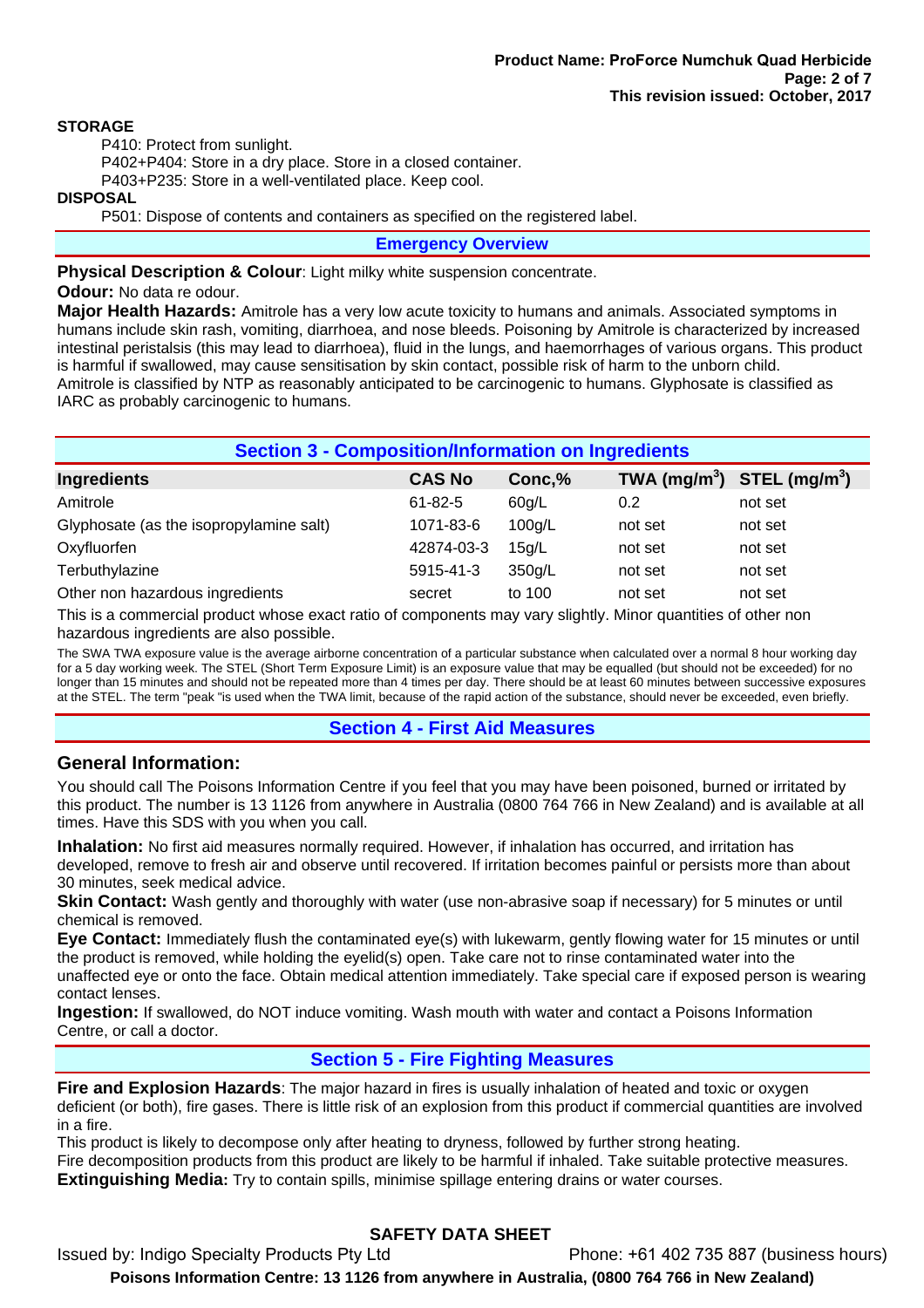#### **Product Name: ProForce Numchuk Quad Herbicide Page: 3 of 7 This revision issued: October, 2017**

**Fire Fighting:** If a significant quantity of this product is involved in a fire, call the fire brigade. There is little danger of a violent reaction or explosion if significant quantities of this product are involved in a fire. Recommended personal protective equipment is full fire kit and breathing apparatus.

| Flash point:                     | Does not burn.                  |
|----------------------------------|---------------------------------|
| <b>Upper Flammability Limit:</b> | Does not burn.                  |
| <b>Lower Flammability Limit:</b> | Does not burn.                  |
| <b>Autoignition temperature:</b> | Not applicable - does not burn. |
| <b>Flammability Class:</b>       | Does not burn.                  |
|                                  |                                 |

### **Section 6 - Accidental Release Measures**

**Accidental release:** In the event of a major spill, prevent spillage from entering drains or water courses. Wear full protective clothing including eye/face protection. All skin areas should be covered. See below under Personal Protection regarding Australian Standards relating to personal protective equipment. Suitable materials for protective clothing include rubber, PVC. Eye/face protective equipment should comprise as a minimum, protective goggles. If there is a significant chance that vapours or mists are likely to build up in the cleanup area, we recommend that you use a respirator. Usually, no respirator is necessary when using this product. However, if you have any doubts consult the Australian Standard mentioned below (section 8). Otherwise, not normally necessary.

Stop leak if safe to do so, and contain spill. Absorb onto sand, vermiculite or other suitable absorbent material. If spill is too large or if absorbent material is not available, try to create a dike to stop material spreading or going into drains or waterways. Because of the environmentally hazardous nature of this product, special care should be taken to restrict release to waterways or drains. Sweep up and shovel or collect recoverable product into labelled containers for recycling or salvage, and dispose of promptly. Recycle containers wherever possible after careful cleaning. Refer to product label for specific instructions. After spills, wash area preventing runoff from entering drains. If a significant quantity of material enters drains, advise emergency services. Full details regarding disposal of used containers, spillage and unused material may be found on the label. If there is any conflict between this SDS and the label, instructions on the label prevail. Ensure legality of disposal by consulting regulations prior to disposal. Thoroughly launder protective clothing before storage or re-use. Advise laundry of nature of contamination when sending contaminated clothing to laundry.

# **Section 7 - Handling and Storage**

**Handling:** Keep exposure to this product to a minimum, and minimise the quantities kept in work areas. Check Section 8 of this SDS for details of personal protective measures, and make sure that those measures are followed. The measures detailed below under "Storage" should be followed during handling in order to minimise risks to persons using the product in the workplace. Also, avoid contact or contamination of product with incompatible materials listed in Section 10.

**Storage:** This product is a Scheduled Poison. Observe all relevant regulations regarding sale, transport and storage of this schedule of poison. Check packaging - there may be further storage instructions on the label.

# **Section 8 - Exposure Controls and Personal Protection**

The following Australian Standards will provide general advice regarding safety clothing and equipment: Respiratory equipment: **AS/NZS 1715**, Protective Gloves: **AS 2161**, Occupational Protective Clothing: AS/NZS 4501 set 2008, Industrial Eye Protection: **AS1336** and **AS/NZS 1337**, Occupational Protective Footwear: **AS/NZS2210**.

| <b>SWA Exposure Limits</b> | TWA (mg/m $3$ ) | STEL (mg/m $3$ ) |
|----------------------------|-----------------|------------------|
| Amitrole                   | 0.2             | not set          |

The ADI for Amitrole is set at 0.0003mg/kg/day. The corresponding NOEL is set at 0.025mg/kg/day.

The ADI for Glyphosate is set at 0.3mg/kg/day. The corresponding NOEL is set at 30mg/kg/day.

The ADI for Oxyfluorfen is set at 0.025mg/kg/day. The corresponding NOEL is set at 2.5mg/kg/day.

The ADI for Terbuthylazine is set at 0.002mg/kg/day. The corresponding NOEL is set at 5mg/kg/day. ADI means Acceptable Daily Intake; NOEL means No-observable-effect-level. Data from Australian ADI List, June 2014.

No special equipment is usually needed when occasionally handling small quantities. The following instructions are for bulk handling or where regular exposure in an occupational setting occurs without proper containment systems. **Ventilation:** This product should only be used in a well ventilated area. If natural ventilation is inadequate, use of a fan is suggested.

**Eye Protection:** Protective glasses or goggles should be worn when this product is being used. Failure to protect your eyes may cause them harm. Emergency eye wash facilities are also recommended in an area close to where this product is being used.

# **SAFETY DATA SHEET**

Issued by: Indigo Specialty Products Pty Ltd Phone: +61 402 735 887 (business hours)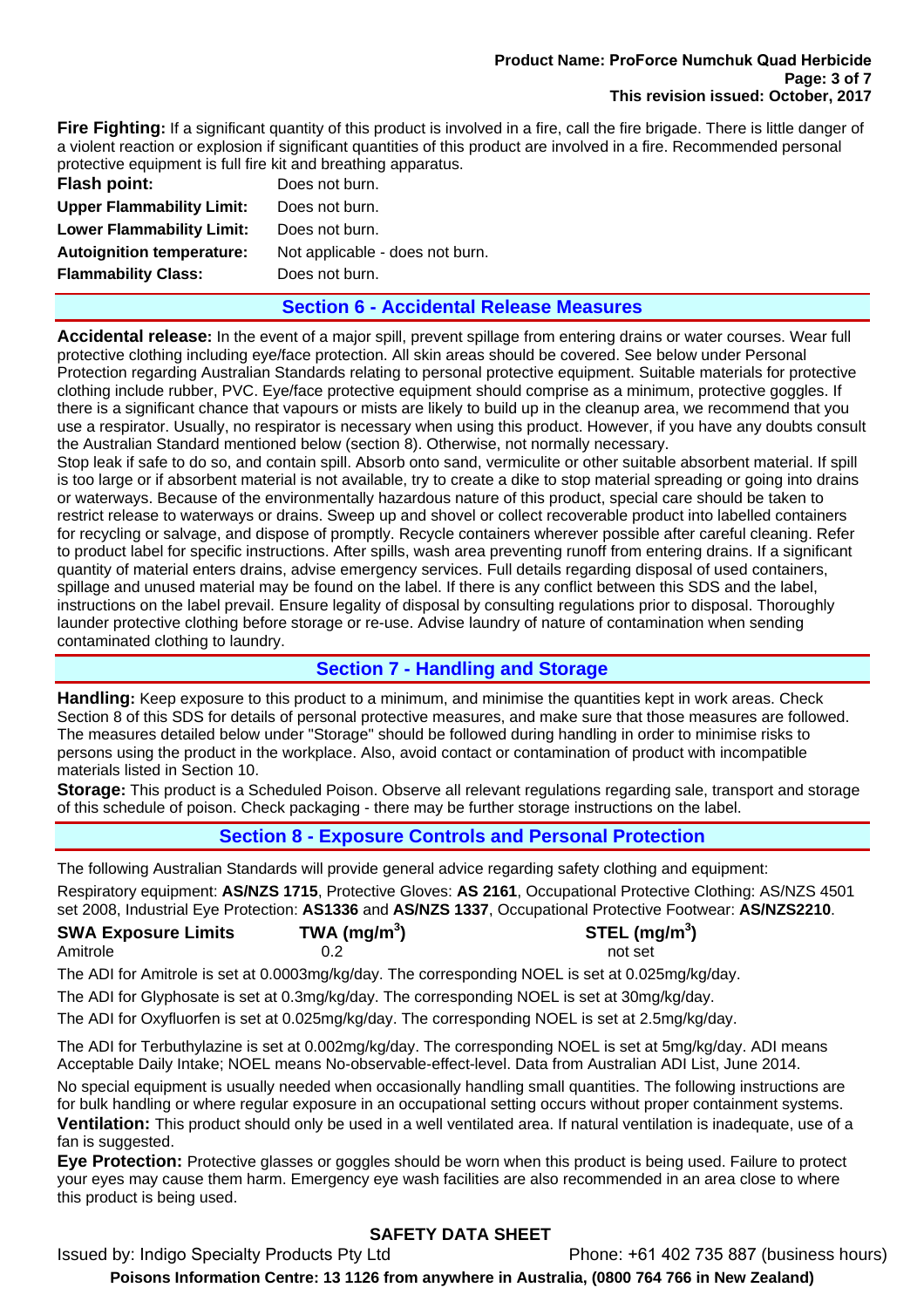**Skin Protection:** You should avoid contact even with mild skin irritants. Therefore you should wear suitable impervious elbow-length gloves and facial protection when handling this product. See below for suitable material types.

**Protective Material Types:** We suggest that protective clothing be made from the following materials: rubber, PVC.

**Respirator:** Usually, no respirator is necessary when using this product. However, if you have any doubts consult the Australian Standard mentioned above. Otherwise, not normally necessary. Eyebaths or eyewash stations and safety deluge showers should, if practical, be provided near to where this product is being handled commercially.

### **Section 9 - Physical and Chemical Properties:**

| <b>Physical Description &amp; colour:</b> | Light milky white suspension concentrate.        |
|-------------------------------------------|--------------------------------------------------|
| Odour:                                    | No data re odour.                                |
| <b>Boiling Point:</b>                     | Approximately 100°C at 100kPa.                   |
| <b>Freezing/Melting Point:</b>            | No specific data. Liquid at normal temperatures. |
| Volatiles:                                | Water component.                                 |
| <b>Vapour Pressure:</b>                   | 2.37 kPa at 20°C (water vapour pressure).        |
| <b>Vapour Density:</b>                    | As for water.                                    |
| <b>Specific Gravity:</b>                  | $1.11 - 1.17$                                    |
| <b>Water Solubility:</b>                  | Completely soluble in water.                     |
| pH:                                       | $4.5 - 5.5$                                      |
| <b>Volatility:</b>                        | No data.                                         |
| <b>Odour Threshold:</b>                   | No data.                                         |
| <b>Evaporation Rate:</b>                  | As for water.                                    |
| <b>Coeff Oil/water Distribution:</b>      | No data                                          |
| <b>Autoignition temp:</b>                 | Not applicable - does not burn.                  |
|                                           | <b>Section 10 - Stability and Reactivity</b>     |

**Reactivity:** This product is unlikely to react or decompose under normal storage conditions. However, if you have any doubts, contact the supplier for advice on shelf life properties.

**Conditions to Avoid:** Protect this product from light. Store in the closed original container in a dry, cool, wellventilated area out of direct sunlight.

**Incompatibilities:** strong acids, oxidising agents.

**Fire Decomposition:** This product is likely to decompose only after heating to dryness, followed by further strong heating. Combustion forms carbon dioxide, and if incomplete, carbon monoxide and possibly smoke. Water is also formed. May form nitrogen and its compounds, and under some circumstances, oxides of nitrogen. Occasionally hydrogen cyanide gas in reducing atmospheres. May form hydrogen fluoride gas and other compounds of fluorine. Carbon monoxide poisoning produces headache, weakness, nausea, dizziness, confusion, dimness of vision, disturbance of judgment, and unconsciousness followed by coma and death.

**Polymerisation:** This product will not undergo polymerisation reactions.

### **Section 11 - Toxicological Information**

**Toxicity:** An information profile for Amitrole is available at http://extoxnet.orst.edu/pips/ghindex.html **Acute toxicity:** Amitrole has a very low acute toxicity to humans and animals. Associated symptoms in humans include skin rash, vomiting, diarrhoea, and nose bleeds. Poisoning by Amitrole is characterized by increased intestinal peristalsis (this may lead to diarrhoea), fluid in the lungs, and haemorrhages of various organs. No toxic effects were observed in a woman who ingested 20 mg/kg, but a single dose of 1200 mg/kg reduced iodine uptake by the thyroid in healthy persons. Amitrole is a mild skin and eye irritant. The oral and dermal  $LD_{50}$  values for Amitrole in rats are greater than 5000 mg/kg. Studies have reported oral LD $_{50}$  values as high as 15,000 mg/kg in mice and 24,600 mg/kg in rats. In one study, the largest doses tested, 4080 mg/kg orally and 2500 mg/kg dermally, produced no toxic effects on rats. The dermal  $LD_{50}$  in rabbits is greater than 200 mg/kg.

**Chronic toxicity:** Feeding of Amitrole to rats at dietary doses of 3 or 6 kg/mg/day for 2 weeks caused enlargement of the thyroid and reduced uptake of iodine. A dietary dose of 50 mg/kg/day produced significant enlargement of the thyroid after 3 days of feeding. Several studies have shown that Amitrole inhibits the activity of various liver enzymes. Long-term exposure to Amitrole can cause reversible goitres.

**Reproductive effects:** It is unlikely that reproductive effects will occur in humans in normal circumstances.

# **SAFETY DATA SHEET**

Issued by: Indigo Specialty Products Pty Ltd Phone: +61 402 735 887 (business hours) **Poisons Information Centre: 13 1126 from anywhere in Australia, (0800 764 766 in New Zealand)**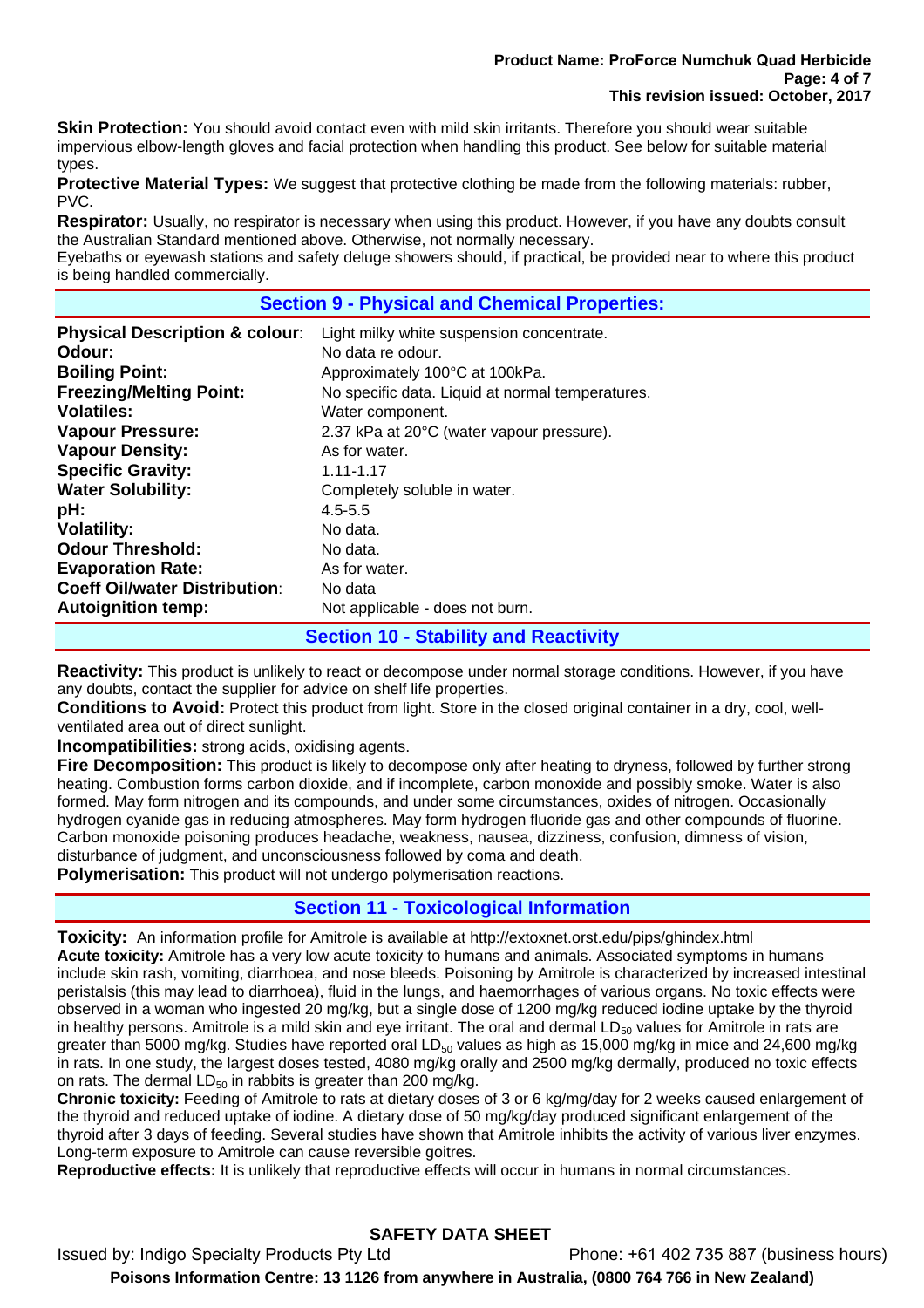#### **Product Name: ProForce Numchuk Quad Herbicide Page: 5 of 7 This revision issued: October, 2017**

**Teratogenic effects:** Birth defects have occurred in the pups of pregnant rabbits, rats, and mice exposed to Amitrole, but only at doses high enough to also produce signs of toxicity in the mothers. Teratogenic effects in humans are unlikely in normal circumstances.

**Mutagenic effects:** One laboratory assay has shown Amitrole to be weak mutagen. All other assays have shown no mutagenic effects. These data suggest that Amitrole is weakly or nonmutagenic.

**Carcinogenic effects:** Amitrole has induced thyroid and liver tumours in rats and mice after lifetime high dose exposures.

**Organ toxicity:** Animal studies have shown that Amitrole's main effects are on the thyroid and liver.

**Fate in humans and animals:** Amitrole is rapidly and completely absorbed into the body through the gastrointestinal tract when eaten. It is excreted through the urine. The highest concentrations in all tissues generally occur within 1 hour after exposure.

There is no data to hand indicating any particular target organs.

Amitrole is a SWA Class 3 Reproductive risk, possible risk of harm to the unborn child.

**For this product:** LD<sub>50</sub> (Oral), Rat >5100mg/kg (Calculated)

| <b>Classification of Hazardous Ingredients</b> |                       |  |
|------------------------------------------------|-----------------------|--|
| Ingredient                                     | <b>Risk Phrases</b>   |  |
| Amitrole                                       | >=5%Conc<10%: Xn; R63 |  |
| Terbuthylazine                                 | Conc>=25%: Xn; R22    |  |
| <b>Potential Health Effects</b>                |                       |  |

#### **Inhalation:**

**Short Term Exposure:** Available data indicates that this product is not harmful. However product may be mildly irritating, although unlikely to cause anything more than mild transient discomfort.

**Long Term Exposure:** This product is carcinogenic by inhalation exposure.

### **Skin Contact:**

**Short Term Exposure:** Available data indicates that this product is not harmful. This product is classified as a dermal sensitiser. Repeated or prolonged exposure may result in sensitisation. Once sensitised, exposure to this product, or other similar products, may result in an allergic reaction, which in some cases can be severe. **Long Term Exposure:** No data for health effects associated with long term skin exposure.

### **Eye Contact:**

**Short Term Exposure:** Available data indicates that this product is not harmful. May cause mild irritation to the eyes, however, any symptoms should disappear after exposure ceases.

**Long Term Exposure:** No data for health effects associated with long term eye exposure.

### **Ingestion:**

**Short Term Exposure:** Significant oral exposure is considered to be unlikely. Available data shows that this product is harmful, but symptoms are not available. However, this product may be irritating to mucous membranes but is unlikely to cause anything more than transient discomfort.

**Long Term Exposure:** No data for health effects associated with long term ingestion.

### **Carcinogen Status:**

**SWA:** No significant ingredient is classified as carcinogenic by SWA.

**NTP:** Amitrole is classified by NTP as reasonably anticipated to be carcinogenic to humans.

See the NTP website for further details. A web address has not been provided as addresses frequently change.

**IARC:** Amitrole is Class 3 - unclassifiable as to carcinogenicity to humans. Glyphosate is Class 2A – probably carcinogenic to humans.

See the IARC website for further details. A web address has not been provided as addresses frequently change.

# **Section 12 - Ecological Information**

Very toxic to aquatic organisms, may cause long-term adverse effects to the aquatic environment.

**For this product:** LC<sub>50</sub> (96h) fish 8.57 mg/L (by calculation).

**Effects on birds:** Amitrole is practically nontoxic to upland game birds. The LD<sub>50</sub> for Amitrole in mallard ducks is 2000 mg/kg.

**Effects on aquatic organisms:** Amitrole is slightly toxic to various species of freshwater fish and freshwater invertebrates.

# **SAFETY DATA SHEET**

Issued by: Indigo Specialty Products Pty Ltd Phone: +61 402 735 887 (business hours)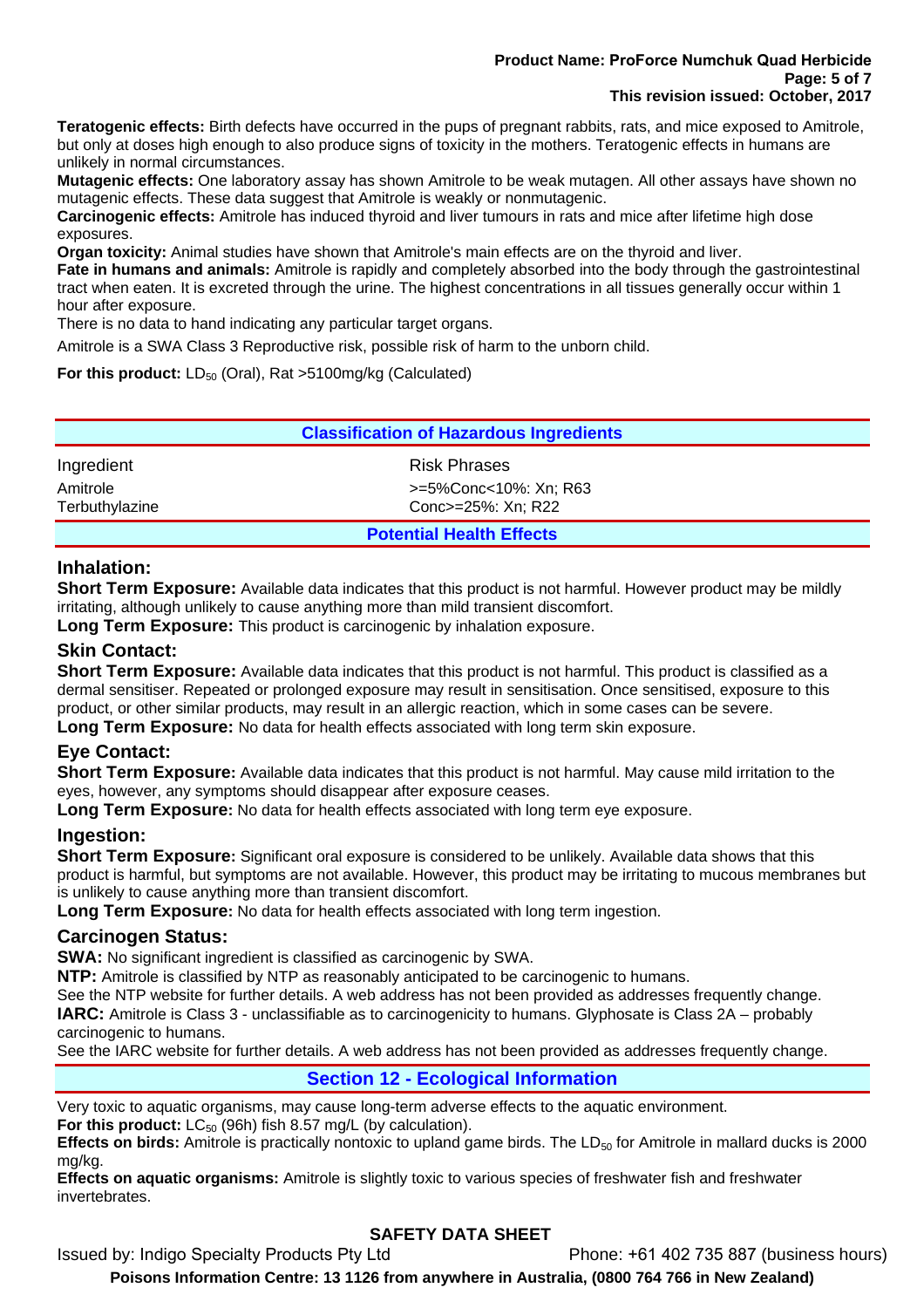**Effects on other organisms:** Amitrole inhibits the growth of bacteria. It is nontoxic to bees. **Environmental Fate:** 

**Breakdown in soil and groundwater:** Amitrole has low soil persistence. Its half-life is 14 days. Microbial breakdown of Amitrole takes 2 to 3 weeks in warm, moist soil. Some chemical degradation may also occur in soils. Loss of Amitrole from soils by volatilization or photodegradation is minor.

**Breakdown in water:** In aquatic environments, Amitrole does not break down by hydrolysis or photolysis, volatilize, nor bioaccumulate in aquatic organisms. The biodegradation half-life for Amitrole in water is about 40 days. Degradation of Amitrole in open waters may occur through oxidation by other chemicals.

**Breakdown in vegetation:** Amitrole is readily absorbed and rapidly translocated in the roots and leaves of higher plants. But, plants are able to metabolize Amitrole in 1 to 4 weeks. Amitrole residues were not detected in crops planted into soil 1 to 50 days after treatment with Amitrole.

# **Section 13 - Disposal Considerations**

**Disposal:** Special help is available for the disposal of Agricultural Chemicals. The product label will give general advice regarding disposal of small quantities, and how to cleanse containers. However, for help with the collection of unwanted rural chemicals, contact ChemClear 1800 008 182 http://www.chemclear.com.au/ and for help with the disposal of empty drums, contact DrumMuster http://www.drummuster.com.au/ where you will find contact details for your area.

**Section 14 - Transport Information** 

**Not subject to the ADG Code when transported by Road or Rail in Australia, in packages 500kg(L) or less; or IBCs, but classed as Dangerous by IATA and IMDG/IMSBC when carried by Air or Sea transport (see details below).** 

**Not subject to the ADG Code when transported in Australia by Road or Rail in packages 500kg(L) or less; or IBCs (refer to SP AU01).** 

**UN Number:** 3082, ENVIRONMENTALLY HAZARDOUS SUBSTANCE, LIQUID, N.O.S. **Hazchem Code:** •3Z

**Special Provisions:** 179, 274, 331, 335, AU01

**Limited quantities:** ADG 7 specifies a Limited Quantity value of 5 L for this class of product.

**Dangerous Goods Class:** Class 9: Miscellaneous Dangerous Goods.

**Packing Group:** III

**Packing Instruction:** P001, IBC03, LP01

Class 9 Miscellaneous Dangerous Goods shall not be loaded in the same vehicle or packed in the same freight container with Dangerous Goods of Class 1 (Explosives).

# **Section 15 - Regulatory Information**

**AICS:** All of the significant ingredients in this formulation are compliant with NICNAS regulations. The following ingredients: Amitrole, Glyphosate, Terbuthylazine, are mentioned in the SUSMP.

# **Section 16 - Other Information**

**This SDS contains only safety-related information. For other data see product literature.** 

| Acronyms:           |                                                                                                                        |
|---------------------|------------------------------------------------------------------------------------------------------------------------|
| <b>ADG Code</b>     | Australian Code for the Transport of Dangerous Goods by Road and Rail $(7th$ edition)                                  |
| <b>AICS</b>         | Australian Inventory of Chemical Substances                                                                            |
| <b>SWA</b>          | Safe Work Australia, formerly ASCC and NOHSC                                                                           |
| <b>CAS number</b>   | <b>Chemical Abstracts Service Registry Number</b>                                                                      |
| <b>Hazchem Code</b> | Emergency action code of numbers and letters that provide information to emergency<br>services especially firefighters |
| <b>IARC</b>         | International Agency for Research on Cancer                                                                            |
| <b>NOS</b>          | Not otherwise specified                                                                                                |
| <b>NTP</b>          | National Toxicology Program (USA)                                                                                      |
| <b>SUSMP</b>        | Standard for the Uniform Scheduling of Medicines & Poisons                                                             |
| <b>UN Number</b>    | <b>United Nations Number</b>                                                                                           |
|                     | THIS SDS SUMMARISES OUR BEST KNOWLEDGE OF THE HEALTH AND SAFETY HAZARD INFORMATION OF THE PRODUCT AND HOW              |

THIS SDS SUMMARISES OUR BEST KNOWLEDGE OF THE HEALTH AND SAFETY HAZARD INFORMATION OF THE PRODUCT AND HOW TO SAFELY HANDLE AND USE THE PRODUCT IN THE WORKPLACE. EACH USER MUST REVIEW THIS SDS IN THE CONTEXT OF HOW THE PRODUCT WILL BE HANDLED AND USED IN THE WORKPLACE.

# **SAFETY DATA SHEET**

Issued by: Indigo Specialty Products Pty Ltd Phone: +61 402 735 887 (business hours) **Poisons Information Centre: 13 1126 from anywhere in Australia, (0800 764 766 in New Zealand)**